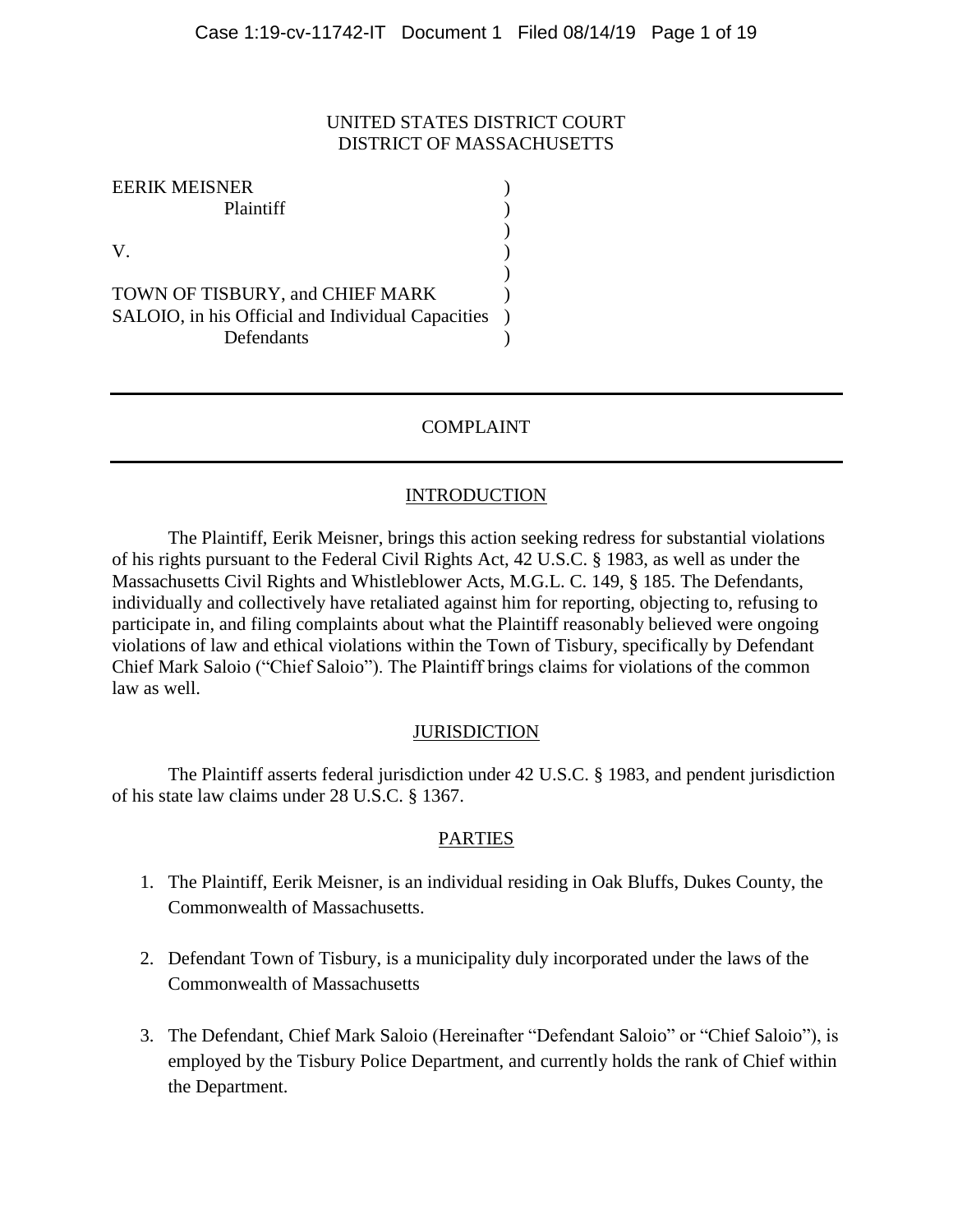### FACTUAL ALLEGATIONS

- 4. Plaintiff, Eerik Meisner (Hereinafter "Plaintiff" or "Meisner"), was previously employed as a Police Officer for the Town of Tisbury ("the Town" or "Tisbury"), for approximately 6 years.
- 5. Plaintiff is, and has always been, a dedicated, energetic and hardworking employee. He is a respected member of the Tisbury Police Department (hereinafter "TPD") and has been an active participant within his community at large.
- 6. Prior to joining the Tisbury Police Department, Plaintiff worked for City of Titusville Police Department in Florida for twenty (20) years.
- 7. Throughout his career, Plaintiff has devoted himself to his law enforcement career, placing the public's safety at the forefront, and executing his responsibilities with honesty and integrity.
- 8. Plaintiff has always been a career law enforcement officer. He attended the FBI–LEEDA, also known as the Law Enforcement Executive Development Association in an effort to better himself as a police officer and further his policing career.
- 9. The FBI-LEEDA is aimed at advancing the science and art of law enforcement leadership and promotes the exchange of information to improve law enforcement management practices through training, education, and networking among police professionals across the United States.
- 10. Plaintiff successfully completed FBI-LEEDA's Supervisor Leadership Institute, Command Leadership Institute and Executive Leadership Institute and received the FBI-LEEDA Trilogy Award.
- 11. Plaintiff has never previously been disciplined during his 6 years of service as a member of the Tisbury Police Department.
- 12. Plaintiff was offered and served in the position of Lieutenant within the Town of Tisbury at the time he initially joined the TPD in June of 2013.
- 13. Plaintiff signed a three-year contract with the Town to perform the duties as Lieutenant and served as the second in command of the Department as the Executive Officer during his employment.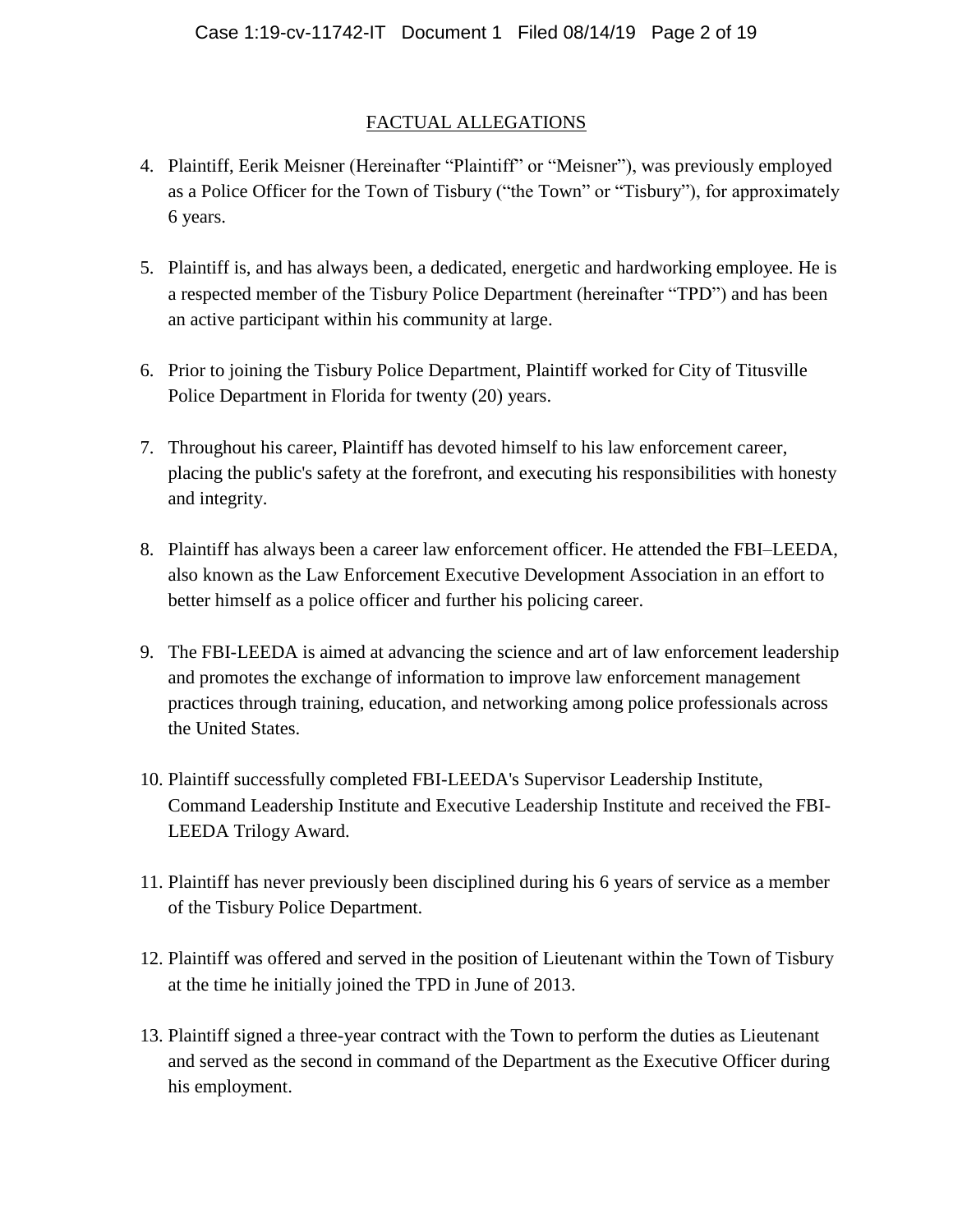- 14. Police Chief Daniel Hanavan (hereinafter "Chief Hanavan") was the head of the TPD until his retirement in June of 2018.
- 15. In addition to his duties as the Executive Officer for the Town of Tisbury, the Plaintiff was also appointed to the position of Emergency Management Director for the Town of Tisbury.
- 16. The Plaintiff currently also holds a Master's Degree from the Massachusetts Maritime Academy in Emergency Management. This course of study was conducted on Plaintiff's days off from work and at his own expense. Plaintiff traveled off island to Waltham, Massachusetts to complete his coursework in Emergency Management.

#### *Meisner's Whistleblower Activity*

- 17. In January of 2016, Plaintiff tore his quadricep while on duty and was out of work for approximately six weeks.
- 18. Upon his return to duty, Plaintiff was informed by Chief Hanavan, that a subordinate Officer Santon (hereinafter "Officer Santon") had stated to other officers, and to members of the Tisbury Board of Selectman, that the Plaintiff was involved in a domestic violence dispute that allegedly took place at the Martha's Vineyard airport.
- 19. The incident, according to Officer Santon, was supposedly witnessed by two on-duty West Tisbury police officers.
- 20. The allegations were completely fabricated. Plaintiff was proven to be off-island in Waltham at the time of the alleged incident. As a result of Officer Santon's false accusation and inappropriate conduct, Plaintiff filed a formal complaint with the Tisbury Police Department.
- 21. Officer Santon was formerly a roommate of previous Town of Tisbury Select Board member Tristan Israel (Hereinafter "Selectman Israel" or "Israel"). Selectman Israel and Officer Santon are close personal friends.
- 22. Despite the significance of Officer Santon's false accusations regarding the Plaintiff, his superior officer, and subsequently lying during the internal investigation of the matter, the Tisbury Select Board, at the direction of Selectman Israel, issued a one-day suspension to Officer Santon.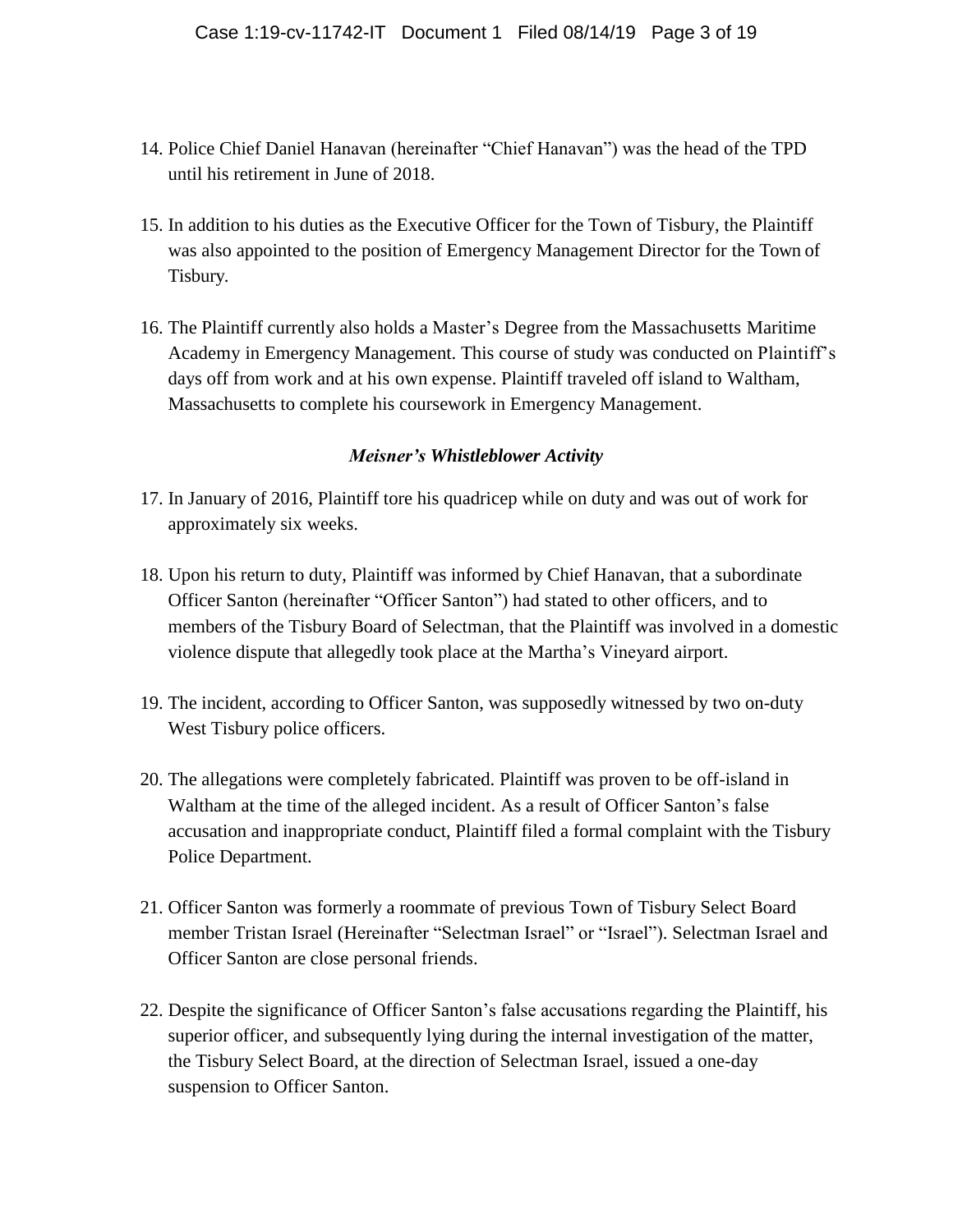- 23. In most instances of proven accusations of untruthfulness by a law enforcement officer in the course of their duties result in termination from their employment.
- 24. Plaintiff was outspoken to a number of members of the TPD, including Chief Hanavan, and the Select Board about his belief that the personal relationship between Officer Santon and Selectman Israel created a conflict of interest and that Selectman Israel's involvement in the discipline of Santon was unethical, if not illegal.
- 25. In early 2017, Plaintiff met with Town Administrator Jay Grande (hereinafter "TA Grande") to discuss his employment contract with the Town of Tisbury.
- 26. Town Administrator Grande told Plaintiff that the terms outlined in his previous three (3) year contract would continue and that Plaintiff would be moved to the "management bracket" in the near future. Plaintiff continued to perform all of the duties and responsibilities of Lieutenant under the pre-existing terms of his contract with the Town.
- 27. Subsequently, in 2017, Chief Hanavan made the decision to terminate Officer Santon for an unrelated issue involving misconduct and untruthfulness.
- 28. As a result of Santon's termination, Selectman Israel became vocally antagonistic to Chief Hanavan and announced to the local newspaper that he wouldn't be reappointing Hanavan as Chief of Police when his contract expired.
- 29. Soon thereafter, Selectman Israel initiated an investigation of the Tisbury Police Department for 'management reasons' and demanded the Board hire Wasserman and Associates to conduct a study of the Department's activities.
- 30. The Plaintiff was subsequently informed by Town Administrator Grande that he would need additional formal training if Plaintiff wanted to become the next Tisbury Chief of Police.
- 31. TA Grande stated that he wanted Plaintiff to attend the Certificate Program offered by Suffolk University/MMA in Public Administration to meet this requirement for the Chief's position.
- 32. Plaintiff agreed to the training and graduated from the MMA Public Administration program in 2018.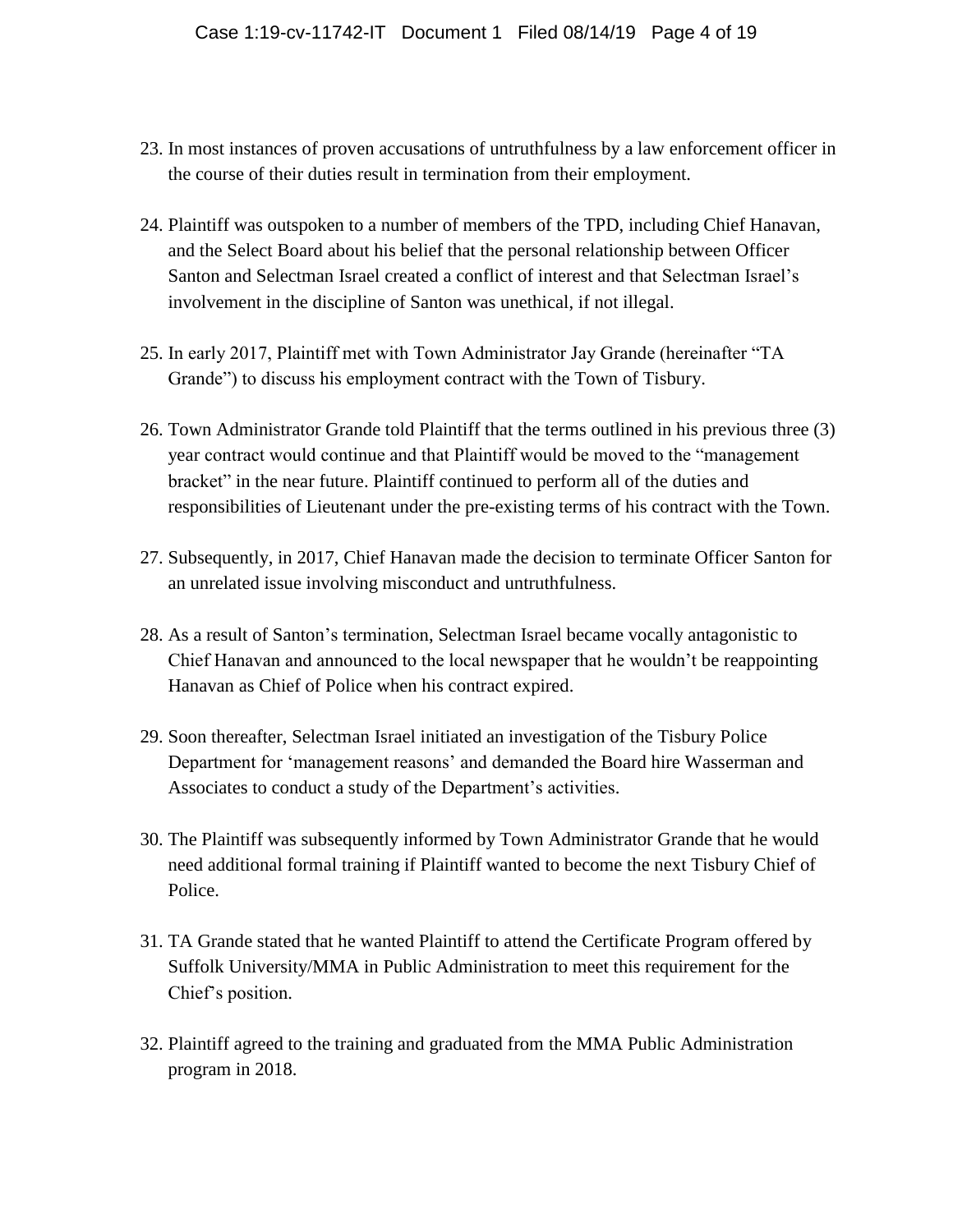- 33. In 2018, Sergeant Kindia Roman, a female Tisbury police officer, decided to leave the Tisbury Police Department to take a position with the Walpole Police Department.
- 34. Shortly after informing her co-workers that she would be transferring to the Walpole Police Department, members of the Walpole Police Department contacted the TPD as a reference.
- 35. Subsequently, Officer Roman's offer from the Walpole PD was rescinded, ostensibly based upon comments made by members of the Tisbury police department.
- 36. A complaint was subsequently filed regarding member(s) of the Tisbury Police Department that were overheard bragging that they had intentionally sabotaged, or "torpedoed," Officer Roman's candidacy with the Walpole Police Department.
- 37. As a result of the above complaint,,the Plaintiff was assigned to investigate the conduct of those involved in undermining the candidacy of officer Roman for employment with the Walpole police department.
- 38. Officer Roman had, at this time, also filed a complaint with the Massachusetts Commission Against Discrimination against the Town of Tisbury and specifically Tisbury Detective Maxwell Sherman. The substance of that complaint filed with the MCAD, documents the nature of the sexual harassment alleged by Officer Roman while a member of the Tisbury Police Department.
- 39. Plaintiff's investigation concluded that a member of the Tisbury Police Department had, in fact, intentionally and maliciously interfered with the hiring of Officer Roman by the Walpole Police Department.
- 40. During this same time period, Chief Hanavan announced his retirement from the Tisbury police department. Shortly thereafter the Town initiated a search committee to hire a new police chief.
- 41. Plaintiff submitted his application and resume to be considered by the Town's search committee for the Chief's position.
- 42. Plaintiff had significantly more policing experience than the other candidates, including his length of service to the Town of Tisbury and his personal knowledge of Martha's Vineyard.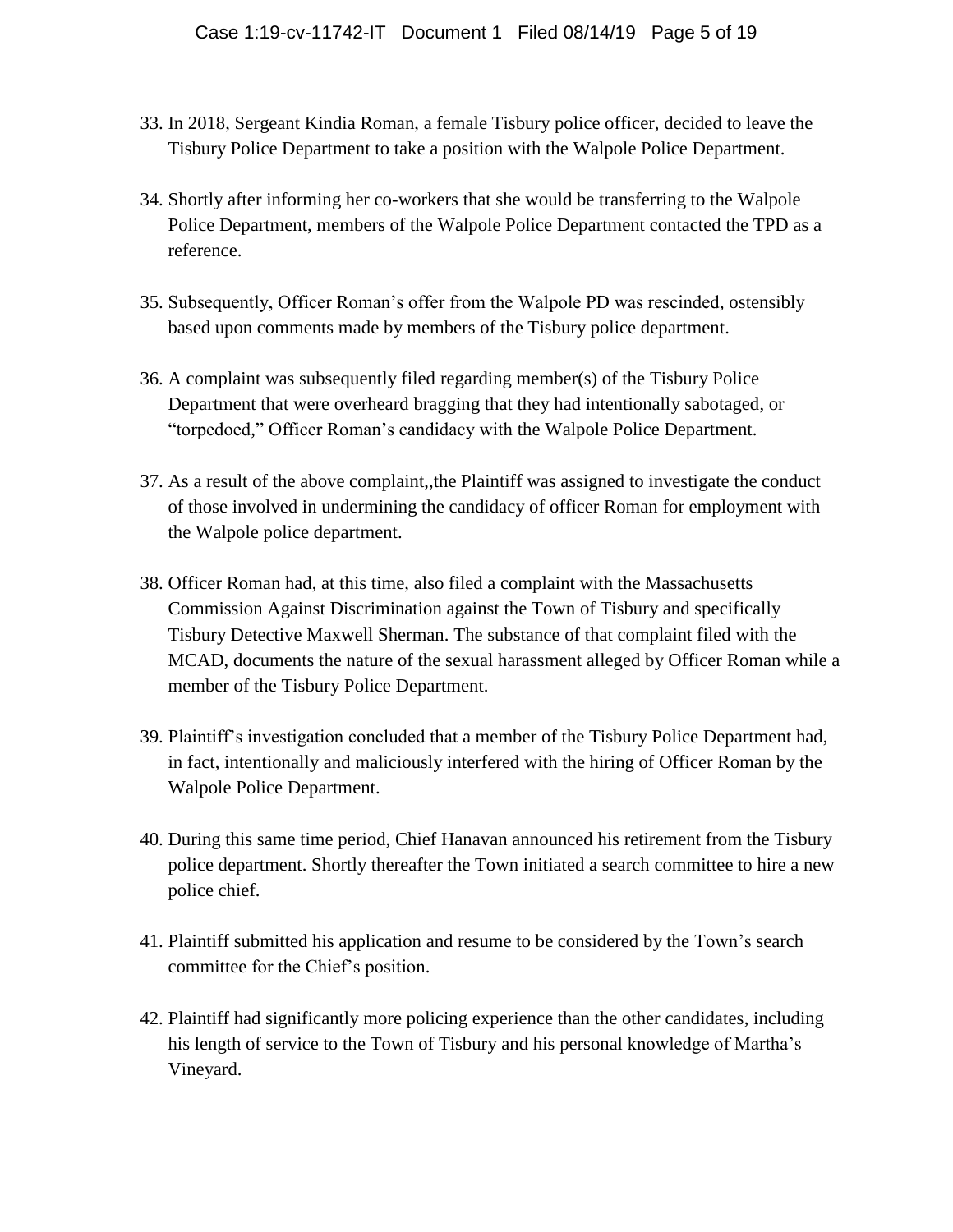- 43. Plaintiff was interviewed by the Town's search committee, and subsequently learned that the questions he was asked during his interview were different from the questions asked of the other candidates interviewed. Upon information and belief, the interviews of the candidate(s) for the Chief's position were not video recorded.
- 44. Prior to the hiring decision being made, the Tisbury Police Union drafted a letter to the Select Board supporting Plaintiff as their preferred candidate to fill the position of police chief. A letter from the Town's local school principal was also sent to the Select Board supporting the Plaintiff for the vacant Chief's position.
- 45. Ultimately, Mark Saloio, (hereinafter "Defendant Saloio") was selected as police chief of the TPD. Mr. Saloio had previously been a Lieutenant at the Sturbridge Police Department.
- 46. Plaintiff avers that his non-selection for the Chief's position was based upon his previous investigation of members of the Department who had wrongfully interfered with officer Roman's hiring by the Walpole police department, his support for officer Roman's MCAD complaint against the Town of Tisbury and conflict with Selectman Israel regarding the termination of Israel's friend, Officer Santon.

# *Meisner's Wrongful Termination*

- 47. Defendant Saloio began serving as Tisbury's Chief of Police in November of 2018.
- 48. Plaintiff had initially signed his "Lieutenant Contract" with the Town of Tisbury at the beginning of his employment with the Tisbury Police Department in 2013.
- 49. The Contract states:

*"Unless either party provides written notice to the other of its intention to renegotiate and/or not renew this Contract no less than twelve (12) months prior to the end of its initial or any extended terms, this Contract shall automatically be extended on the then applicable terms and conditions for an additional six (6) months time period. This Contract shall remain in effect during any period of negotiation."* 

50. The Plaintiff's Contract further details the conditions that must be met to terminate Plaintiff from employment:

*"If the cause for termination is other than Meisner's being able to fulfill the duties, responsibilities, and essential functions of his position, the Board shall provide written notice to Meisner with the reasons for his proposed termination. The Board shall provide Meisner with an opportunity to be heard pursuant to G.L. c. 30A, S. 21(a)(1). Should the*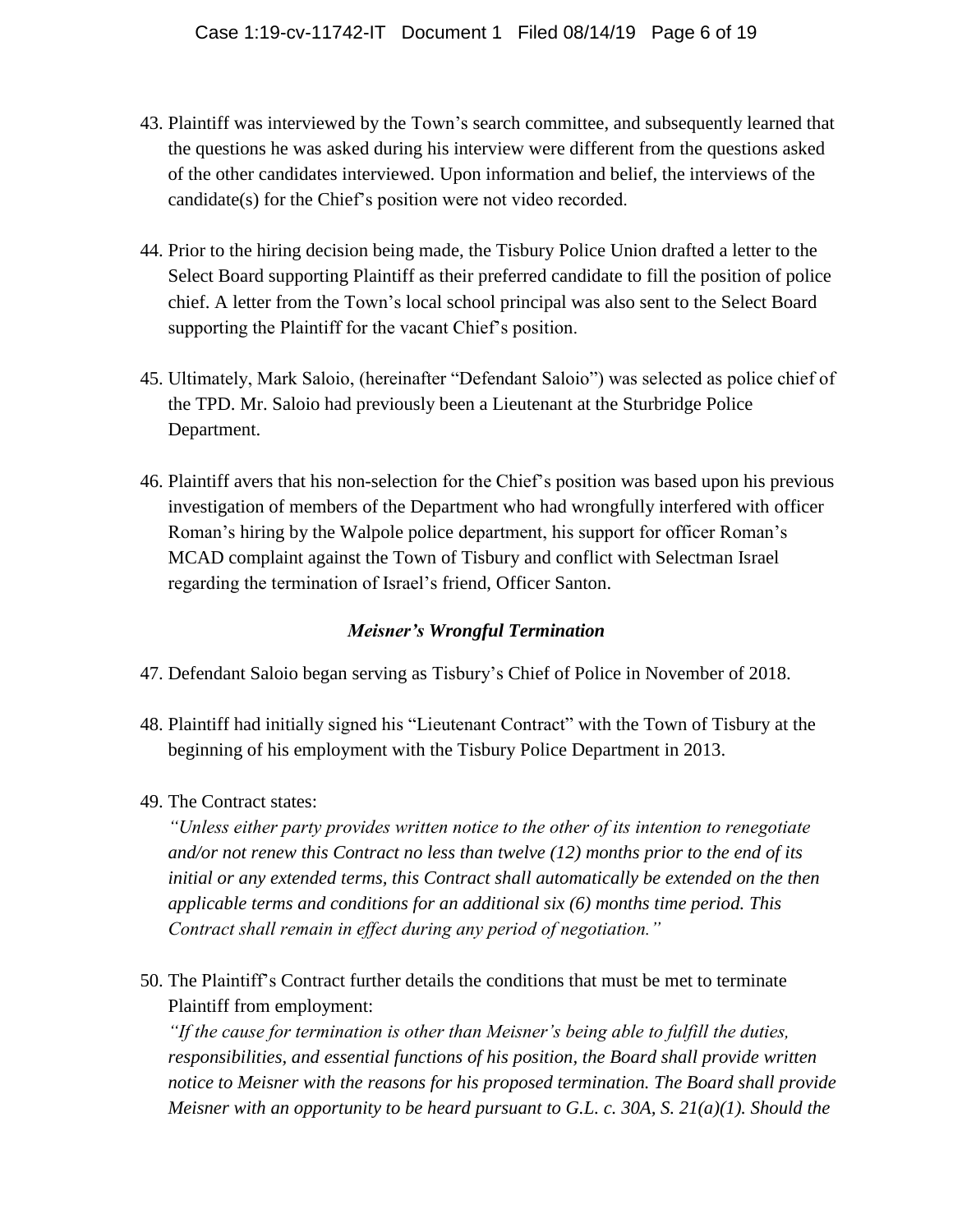*Board decide to terminate Meisner for cause, as outlined in his Section 7(A), any accrued vacation time due and owning at the time of termination shall be paid to Meisner."*

- 51. During the second week of November 2018, the Plaintiff and his wife went to Florida for vacation. Upon his return to work, Chief Saloio informed the Plaintiff that he has been told "a lot of bad things about the Plaintiff," but did not provide any further information.
- 52. Chief Saloio then began to call the Plaintiff into his office on a daily basis to tell the Plaintiff he has been hearing 'fodder' about him and that he believed that the Plaintiff was "bad news" and "dangerous."
- 53. Throughout the ensuing three months that the Plaintiff served under the supervision of Chief Saloio, there were numerous inappropriate comments made by Defendant Saloio to the Plaintiff. The Plaintiff subsequently filed a pro se complaint with the MCAD regarding these issues and interactions.
- 53. The day before Thanksgiving 2018, Chief Saloio called the Plaintiff into his office and told him that his position as Lieutenant was being eliminated and that he (Plaintiff) had to make a decision.
- 54. The Plaintiff had no prior notice of the Town's intention to eliminate his position as a Lieutenant. Defendant Saloio explained that the "decision" to be made by the Plaintiff was, either to accept an immediate demotion to the rank of Sergeant, or "not have a job" within the Tisbury Police Department.
- 55. The Plaintiff had no other work experience other than as a police officer. The Plaintiff had also just learned that his wife was pregnant for the first time after years of infertility.
- 56. Chief Saloio demanded an immediate response from the Plaintiff and failed to comply with any of the terms or conditions of the Plaintiff's previously described contractual agreement with the Town. See Paragraphs 49 and 50.
- 57. The Plaintiff was very surprised and confused by the threat of the loss of his job and sudden demotion to the rank of Sergeant because there had been no previous discussions of his Lieutenant's position being in jeopardy or the Town's intention to eliminate the position.
- 58. No disciplinary actions had been commenced at that time and there was no written or oral notice from Chief Saloio of any allegation of wrongdoing by the Plaintiff.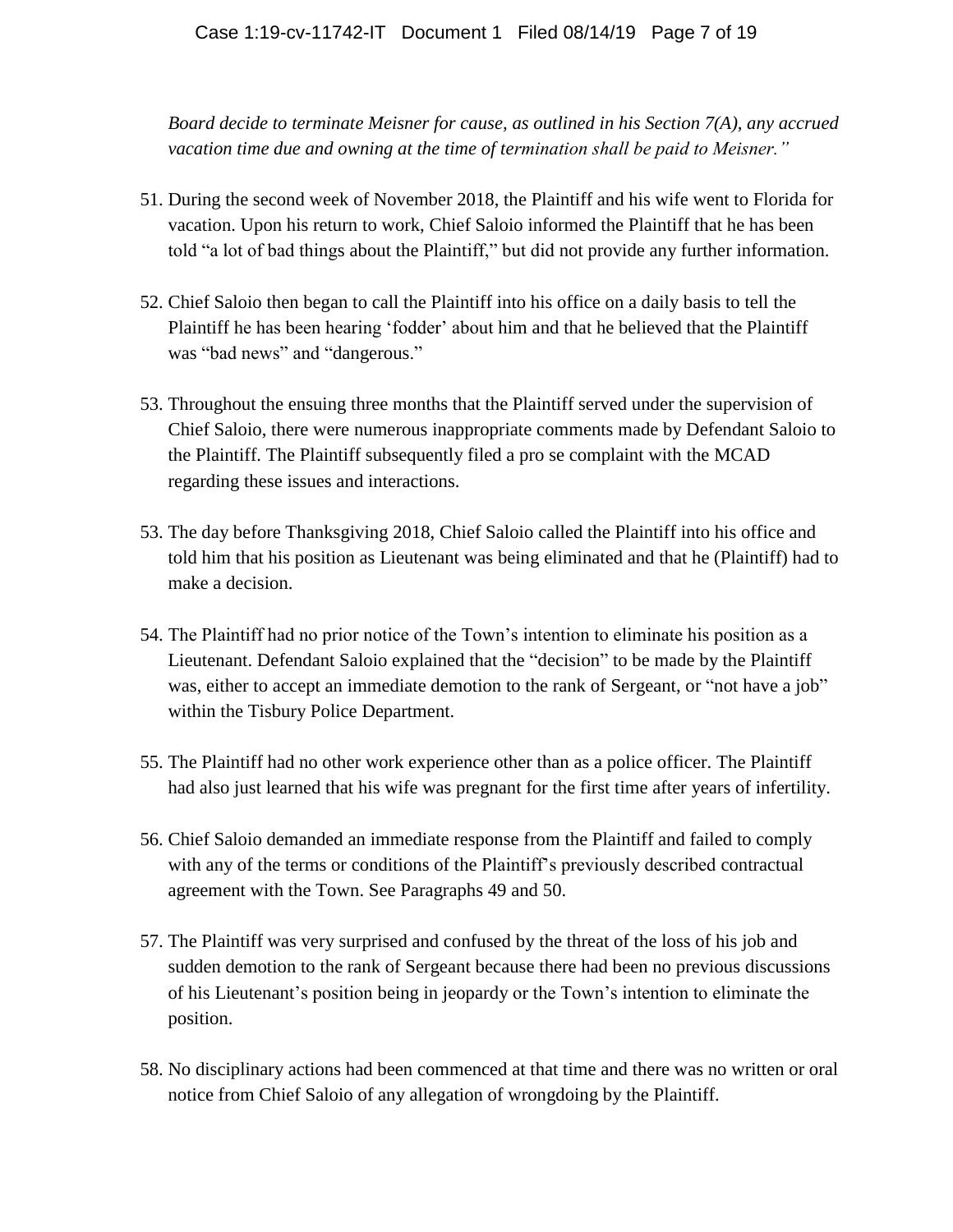- 59. The Plaintiff avers that the threat made by Defendant Saloio that the Plaintiff either accept the immediate demotion to the rank of Sergeant or "not have a job" constituted economic coercion and a threat to and interference with his right to continued employment with the Town of Tisbury.
- 60. The Plaintiff further avers that Chief Saloio knew that the Plaintiff would not be able to secure future law enforcement employment within Martha's Vineyard if the Plaintiff was terminated by the Town of Tisbury.
- 61. Chief Saloio took the demotion notice from the Plaintiff and then stated, "I'm probably going to regret putting you into the union, but I'd rather have you inside the tent pissing out (as a union member) than have you outside the tent pissing in."
- 62. The Plaintiff was stunned and embarrassed by the involuntary change in his rank from Lieutenant to Sergeant and subsequently informed his family he had been demoted by Defendant Saloio.
- 63. The Town of Tisbury is a small community within the island of Martha's Vineyard, where most residents know each other on a personal basis. The Plaintiff's wife is also well known and respected within the community as well as within Martha's Vineyard.
- 64. The Plaintiff was further embarrassed by the Defendant's public announcement of his demotion during the course of a Select Board meeting. The Plaintiff's demotion was subsequently published in the local newspaper as a result of its announcement at the Select Board meeting. During this Select Board meeting, it was claimed by Defendants that the reason for the Plaintiff's demotion was due to the fact that the Town was currently exceeding their overtime budget.
- 65. Shortly after the Select Board Meeting and the subsequent reporting of Plaintiff's demotion in the local newspaper, Defendant Saloio specifically asked the Plaintiff if he was going to quit his job with the Tisbury Police Department. The Plaintiff refused to do so and told Defendant Saloio that he needed his job. The Plaintiff avers that the release of the information regarding his demotion during the Select Board meeting and the reporting of the demotion in the local newspaper was done with the intent of causing him and his family emotional distress and in an effort to further coerce him to resign from the Department.
- 66. Two days after the release of this information regarding the Plaintiff's demotion and its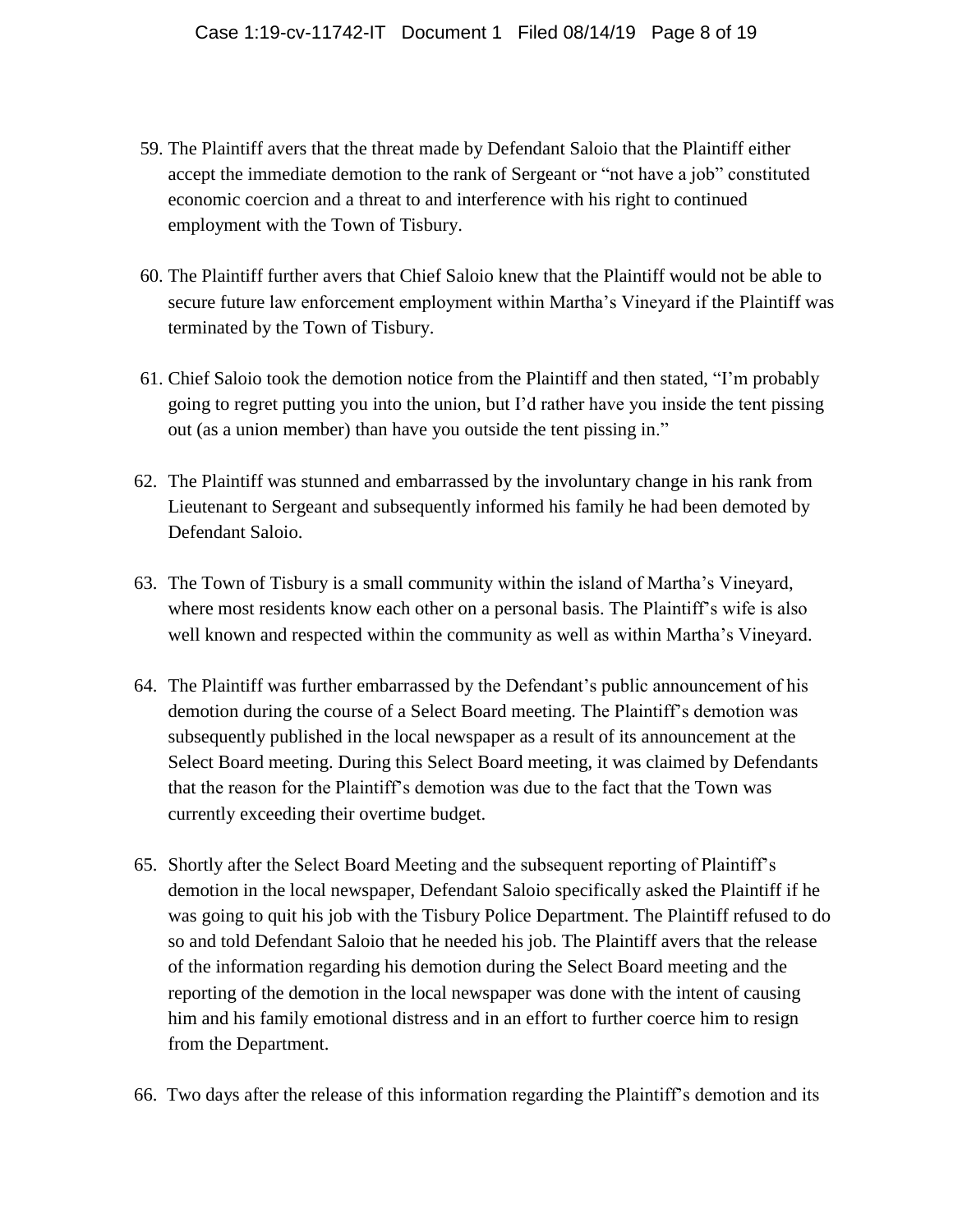publication in the local newspaper, the Plaintiff's wife Allison had a miscarriage.

- 67. The demotion of the Plaintiff to Sergeant and admission of the Plaintiff into the Tisbury Police Officer's union did have the resulting consequence of providing the Plaintiff with an additional basis of "just cause" protection of his continued employment with the Town of Tisbury as a Sergeant.
- 68. After involuntarily demoting the Plaintiff from Lieutenant to Sergeant, Defendant Saloio subsequently called the Plaintiff into his office and suddenly changed the "terms" of the demotion to Sergeant.
- 69. At this meeting, Defendant Saloio stated to the Plaintiff, 'I'm not making you a Sergeant. I'm making you an "**acting"** Sergeant. I just made a policy that requires a testing process, you will have to go through the process." Chief Saloio then stated, "What do you have to say? Are you going to quit?"
- 70. The Plaintiff refused to quit and accordingly, the Union for the Tisbury Police Officers filed a grievance on behalf of the Plaintiff for the attempt by Defendant Saloio to change the demotion from the rank of Sergeant to an "acting" Sergeant.
- 71. The distinction between demoting the Plaintiff from the rank of Lieutenant to Sergeant, opposed to an "acting" Sergeant is that, as an "acting" Sergeant, the Plaintiff would be considered a probationary employee and have no just cause protection for termination by the Defendants.
- 72. The Plaintiff further avers that the Defendant Saloio was fully aware that there was no legitimate "just cause" for the Plaintiff's termination, let alone for any discipline to be imposed. In fact, Defendant Saloio was quoted in the local newspaper as stating, that the Plaintiff's job performance was not part of the equation in the decision to demote the Plaintiff. The Plaintiff alleges that Defendant Saloio subsequently altered the demotion to an "acting" Sergeant position so he could fire him as a "probationary" employee without just cause protection.
- 73. During this same time period, Defendant Saloio called the Plaintiff into his office and stated, "Rumor has it that you have hired an attorney, did you? Well it doesn't matter, it's not going to change anything or help you, and I don't care about your notes you are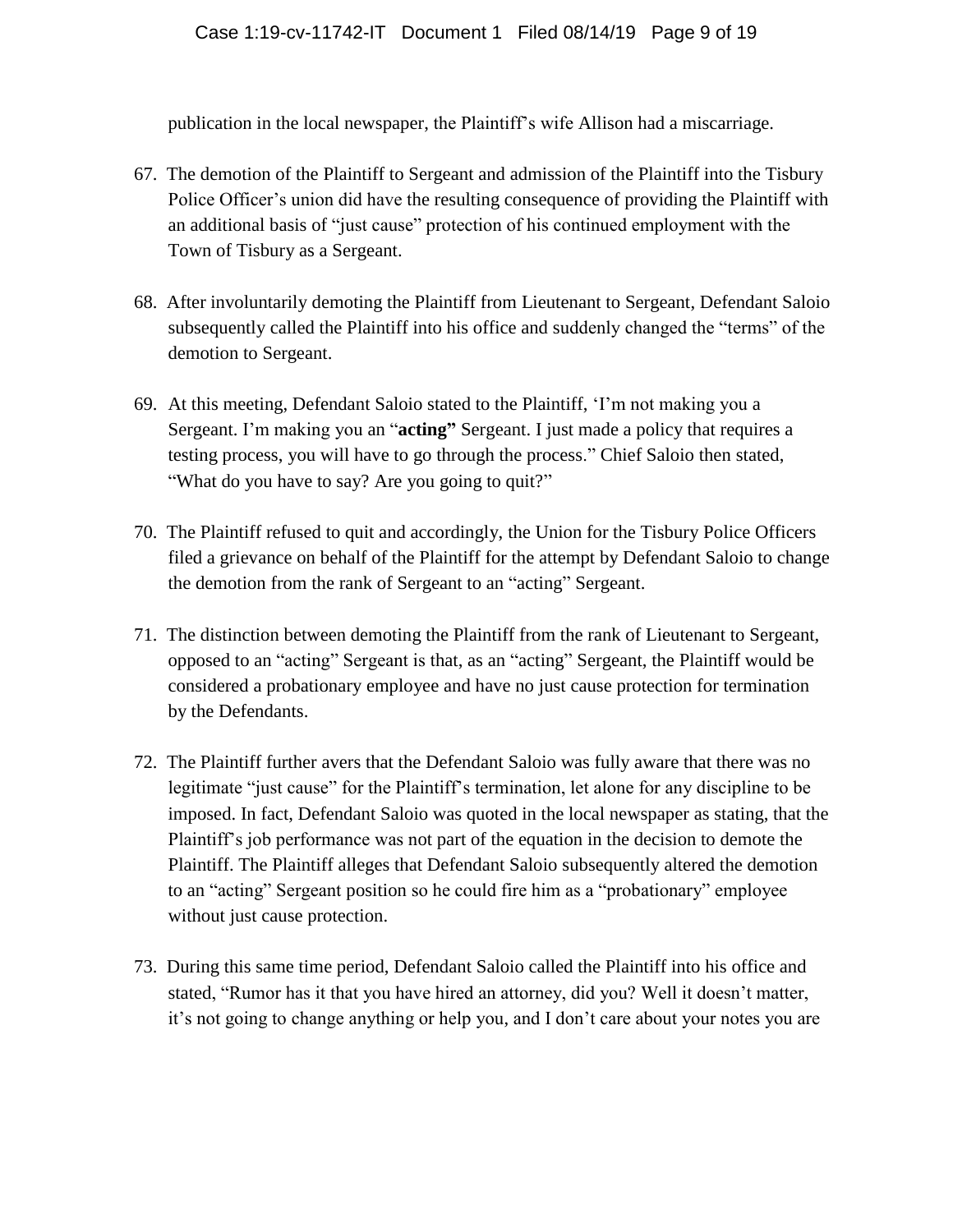keeping<sup>1</sup>."

 $\overline{a}$ 

- 74. The Plaintiff felt intimidated by these comments and considered them to be a further attempt to prevent or interfere with his decision to seek legal assistance and seek redress before an independent agency.
- 75. When the Plaintiff did not agree to quit, Chief Saloio falsely accused him of committing a crime. Chief Saloio stated to the Plaintiff that he (Saloio) had been given some very disturbing news regarding the Plaintiff. Saloio told the Plaintiff that he had received a complaint from a member of the Oak Bluffs Police Department that the Plaintiff had allegedly been monitoring conversations through the Tisbury Police Department's video camera system.
- 76. The unconsented to interception of oral communications is a crime in Massachusetts. M.G.L. c. 272, section 99.
- 77. When Chief Saloio told the Plaintiff that he had "committed a crime," Saloio then demanded that the Plaintiff answer whether the Plaintiff had monitored conversations within the department. The Plaintiff stated unequivocally that he had not done anything of the sort, nor did he ever have the ability to do so.
- 78. Although Chief Saloio alleged that the Plaintiff had "committed a crime," he then said to the Plaintiff that he would "let it slide, because he (Chief Saloio) didn't want the Plaintiff to confront his accuser."
- 79. No further investigation was ever conducted or charges brought by Chief Saloio for this alleged "crime."
- 80. In a further attempt to force the Plaintiff to quit his job, Chief Saloio changed the Plaintiff's work schedule, the hours of the Plaintiff's shifts, the Plaintiff's days off and then required the Plaintiff to work double shifts.
- 81. Chief Saloio then added patrol functions to the Plaintiff's daily activities. He then had Plaintiff cover the front desk, do administrative assistant work, as well as all the Plaintiff's previous assignments. Chief Saloio then informed the Plaintiff that he wanted Plaintiff to be on the hiring board for new applicants to the police department.

<sup>&</sup>lt;sup>1</sup> The Plaintiff had not hired an attorney at this juncture, but had filed a pro se complaint with the Massachusetts Commission Against Discrimination.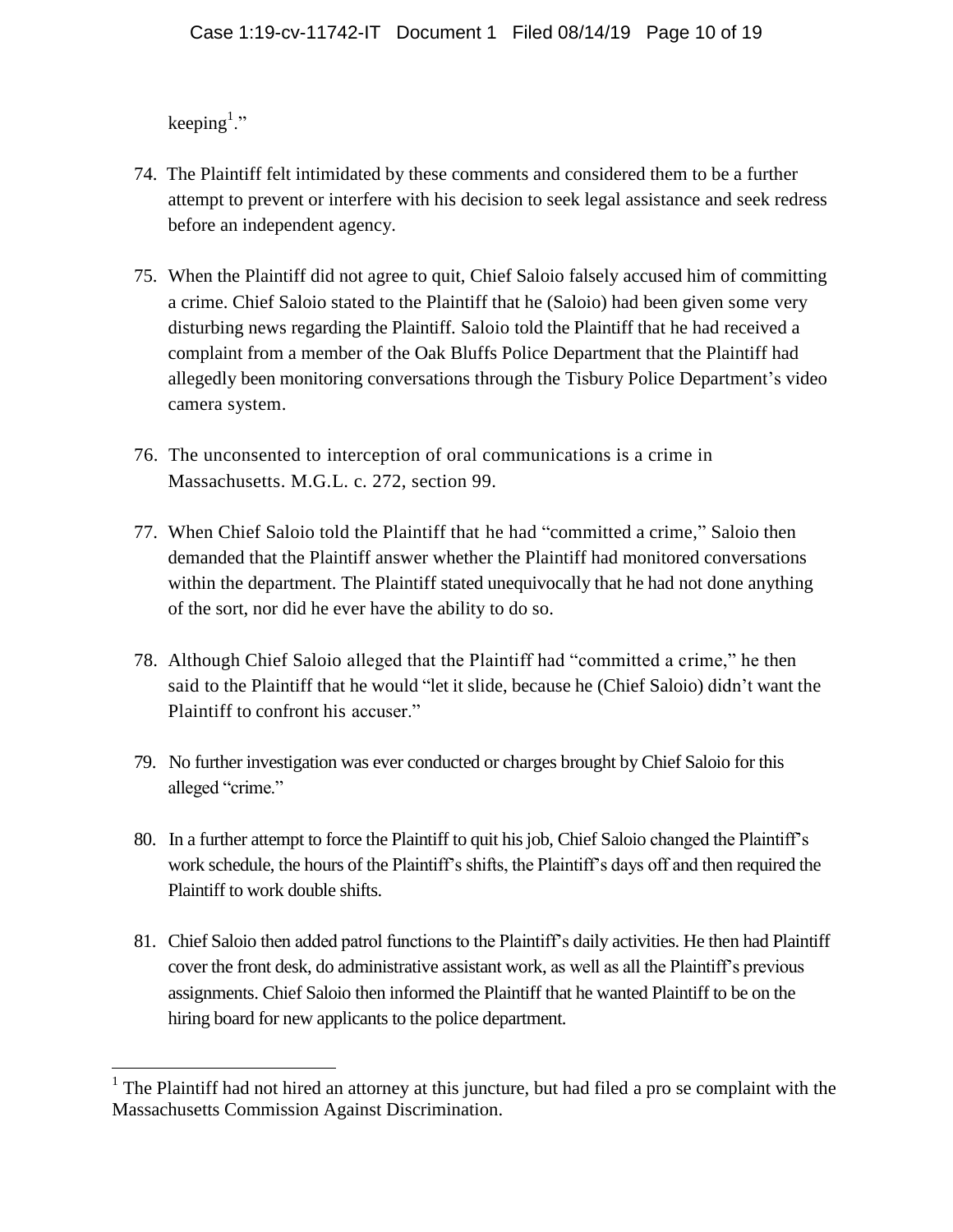- 82. The Plaintiff did as asked and assisted with the new hire applications and interviews, along with two other Tisbury officers. At the conclusion of the interviews Chief Saloio asked the three officers for their opinions and concerns about the applicants.
- 83. The Plaintiff indicated that one of the applicants had admitted to sexually harassing a female co-worker at a previous place of employment and had been suspended. Chief Saloio then began to yell loudly and aggressively at the Plaintiff in the presence of the other two officers. Defendant Saloio stated, "I don't know what your problem with him is. You need to figure it out. You are one to talk. You have a horrible reputation here. You need to worry about yourself."
- 84. The allegations by Chief Saloio regarding the Plaintiff's reputation were patently untrue. The Plaintiff has an outstanding reputation within the community and has never been disciplined in the approximately (6) year time period he has been employed by the Tisbury Police Department.
- 85. The following day, Chief Saloio apologetically stated to the Plaintiff, "that is how we do things in Sturbridge, we scream at each other and then go to lunch afterwards."
- 86. The Plaintiff avers that he has never worked in a similar hostile environment in his 26 years as a police officer. The Plaintiff has never been a party to, or accepted that type of conduct by any officer, particularly a supervisor, let alone a Chief of Police.
- 87. Plaintiff further alleges that Chief Saloio deliberately belittled the Plaintiff in front of the two other Tisbury officers for the purpose of demeaning him and encouraging him to quit his position in the Department.
- 88. In early January 2019, Chief Saloio called the Plaintiff into his office and asked if he had recently spoken with former Tisbury Officer Kindia Roman. The Plaintiff told Chief Saloio that he had talked to Ms. Roman just prior to the holidays. Chief Saloio acted surprised by the Plaintiff's answer and told the Plaintiff, "You better not talk to her anymore."
- 89. The Plaintiff explained to Chief Saloio that Ms. Roman and her family were friends of the Plaintiff, his family and his wife. Chief Soloio responded, "Well attorneys representing the Town are going to call you and talk to you about this (Ms. Roman's lawsuit) case. It would be in your interest to be supportive of the Town." The Plaintiff told Chief Saloio that, he "would be happy to talk to the attorneys, but, he would only tell them the truth."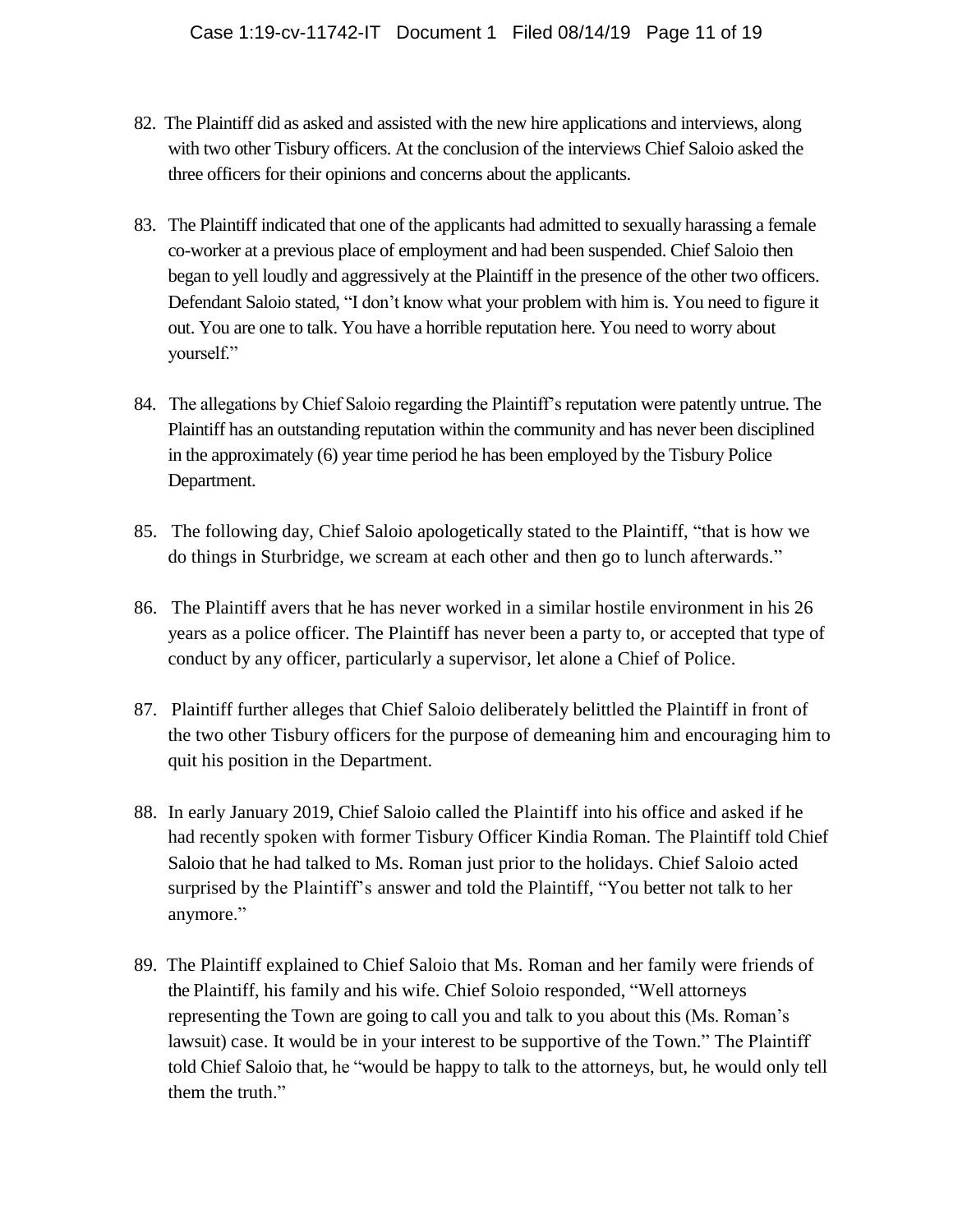- 90. On January 10, 2019, the Plaintiff was interviewed by an attorney representing the Town of Tisbury in Ms. Roman's complaint to the  $MCAD^2$ . The Plaintiff was supportive of Ms. Roman's position and the allegations she made in her complaint against Detective Max Sherman and the Town of Tisbury.
- 91. On January 16, 2019, Chief Saloio instructed the Plaintiff to stay late for an extra hour. At 4:30 pm, Chief Saloio called the Plaintiff into his office and ordered Plaintiff to turn over his service weapon to Officer Silvia. Chief Saloio then ordered the Plaintiff to give him his badge and ID card, along with any keys because he (Plaintiff) was " all done."
- 92. The Plaintiff asked if he (Soloio) was firing me, and Chief Saloio said, "yes."
- 93. The Plaintiff then asked what the reason was, and Chief Saloio responded, "We're not going to talk about it, you are probationary." Chief Saloio then continued, "You will be contacted by HR and we will send you your stuff." The Plaintiff was then summarily escorted out of the building without his badge or firearm, but still wearing a uniform and without his personal belongings.
- 94. The Plaintiff alleges that his firing in this manner by Chief Saloio was without any justification and was done to personally humiliate the Plaintiff in front of his work colleagues.
- 95. The Plaintiff further alleges that Chief Saloio's claim that Plaintiff was a "probationary employee" was done in an attempt to justify the so-called "reason" he was terminated. The Plaintiff alleges that this stated reason was pre-textual and a cover up for the true retaliatory basis of his firing.
- 96. The Plaintiff further avers that the temporal proximity of his interview with the Town's attorney and his verbal support of former officer Roman in her MCAD lawsuit against the Town of Tisbury was the retaliatory basis for his termination as a member of the Tisbury Police Department.
- 97. The Defendants then, in an effort to further embarrass the Plaintiff and his wife, leaked the information regarding the Plaintiff's firing to both local newspapers on Martha's Vineyard.

 $\overline{a}$ 

 $2^2$  The Plaintiff hereby incorporates, for all purposes, the information contained in Ms. Roman's complaint and rebuttal statement to the MCAD against the Town of Tisbury.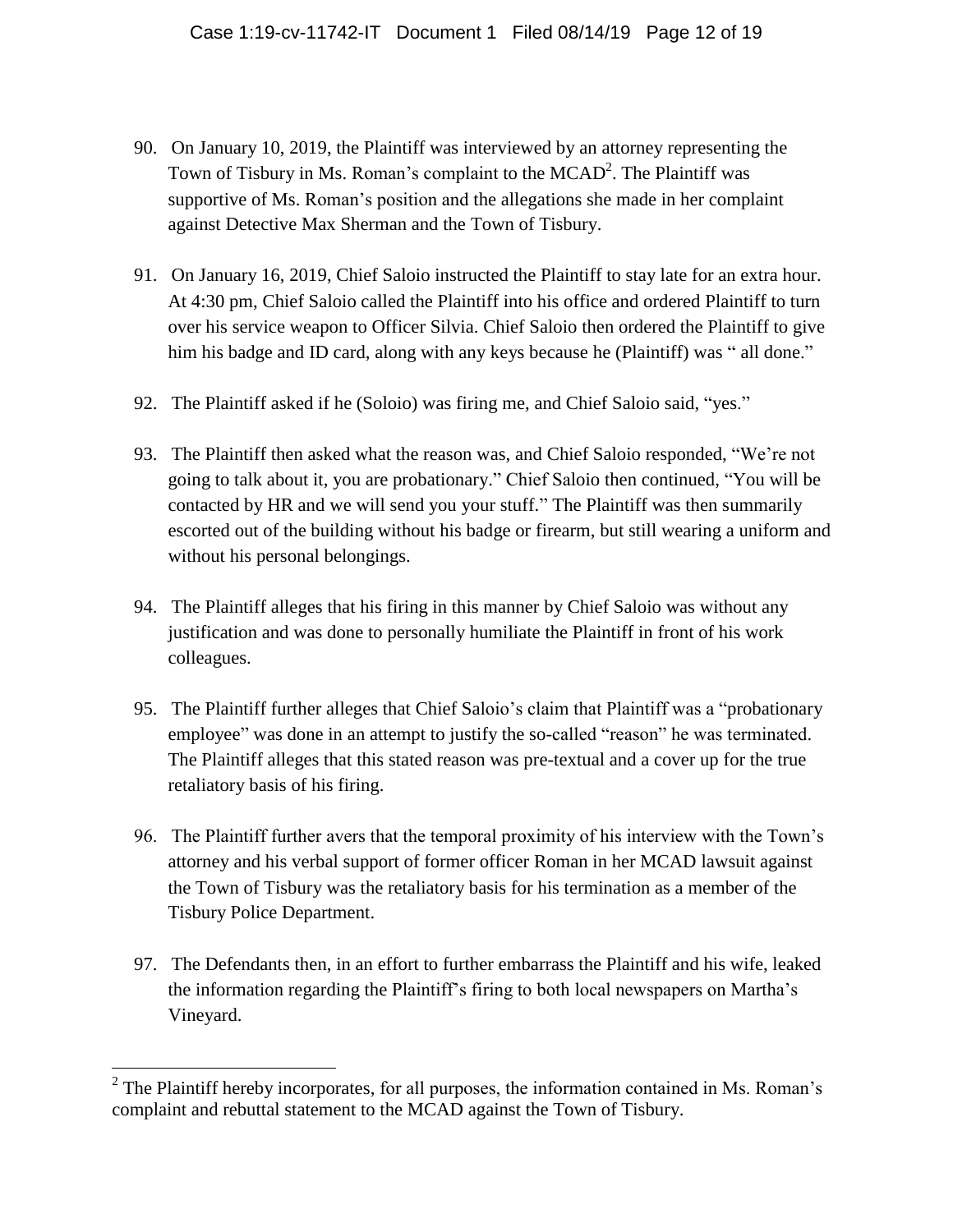- 98. As stated, on January 17, 2019, the Plaintiff's firing by the Town of Tisbury and Chief Saloio was announced in both papers. No reason for his termination was given, leading to rampant speculation that the Plaintiff had committed some serious violation of the Departmental rules or worse.
- 99. Shortly thereafter, Town Administrator Grande announced at a public meeting of the Board of Selectmen, that the Plaintiff's position as Emergency Management Director was vacant and needed to be filled.
- 100. There have been no meetings or due process provided to the Plaintiff with regard to his position as the Town of Tisbury Emergency Manager position. The Town simply publicly announced a vacancy, without regard to providing a reason for the Plaintiff's removal from that position.
- 101. The grievance filed by the Union on behalf of the Plaintiff was attended by Union attorney Daniel Fogerty. Town Administrator Jay Grande told Attorney Fogarty that the Plaintiff was not welcome back to the police department and would not be re-hired.

# COUNT ONE- VIOLATION OF CIVIL RIGHTS 42 U.S.C., §1983 v. Defendants Town of Tisbury and Defendant Mark Saloio, in his official and individual capacities

- 102. The Plaintiff incorporates herein the previous allegations set forth in this Complaint.
- 103. Defendant Town of Tisbury and Defendant Mark Saloio, in his official and individual capacities, and under color of law, attempted to interfere with, and did interfere with the Plaintiffs' exercise and enjoyment of rights secured by the Constitution and laws of the United States and the Massachusetts Declaration of Rights, including, but not limited to, his right to free speech, right to participate in concerted union activity, right to Procedural and Substantive Due Process, right to continued employment and the right to participate in and petition and seek redress from Governmental abuse without retaliation.
- 104.As a consequence of the Defendants' actions, the Plaintiff has suffered and continues to suffer economic loss, fear and emotional distress, loss of status in his community, loss of reputation and promotional opportunities.
- 105.Plaintiff seeks compensatory as well as punitive damages against the Defendants for their actions, as well as reasonable attorney's fees and such other relief as the court deems appropriate.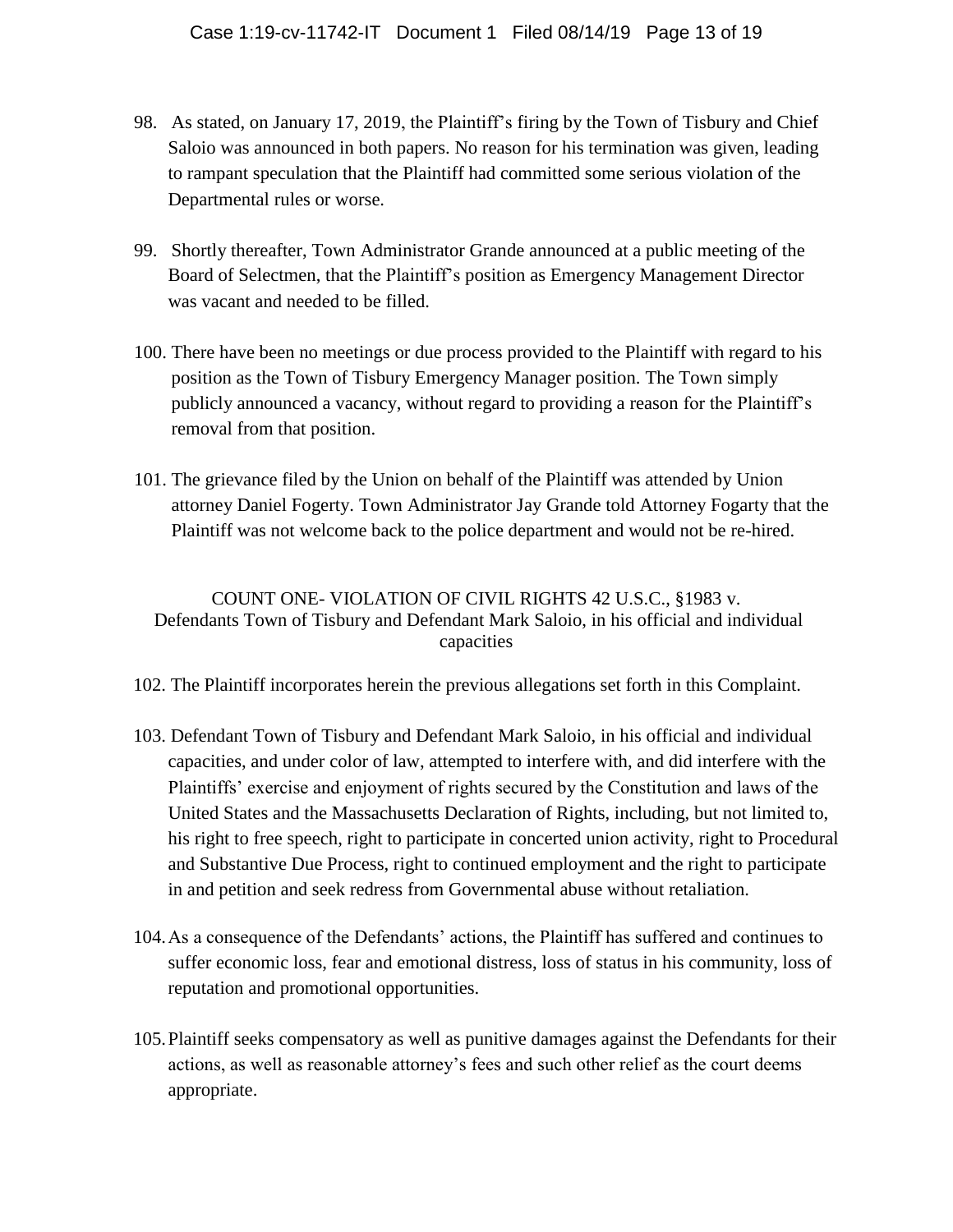### COUNT TWO - WHISTLEBLOWER (M.G.L. ch. 149, § 185), b (1) and b (3) v. Town of Tisbury

106.The Plaintiff incorporates herein the previous allegations set forth in this Complaint.

- 107.Plaintiff, through various means and measures, reported, objected to, refused to participate in, filed written complaints and reports about what he reasonably believed were ongoing violations of law, and/or rules and regulations within the Tisbury Police Department including, but not limited to, violations of the collective bargaining agreement by Defendants, multiple illegal and unethical actions by members of the Department, including but not limited to, the wrongful interference by member(s) of the Department with officer Roman's job application as well as her complaint filed with the Massachusetts Commission against Discrimination.
- 108.The Defendants retaliated against Plaintiff for reporting, disclosing, objecting to and/or refusing to participate in an activity, policy or practice which Plaintiff reasonably believed was in violation of a law and/or a rule or regulation promulgated by law, in violation of the Massachusetts Whistleblower statute, G.L.c.149 §185, b (1) and b (3).
- 109.Plaintiff has been retaliated against for reporting and objecting to Defendants' actions and as a result of raising these issues was subsequently subjected to wrongful demotion, disparate treatment, a hostile work environment, threats of discipline, retaliatory acts, and denial of promotion, loss of income and ultimately termination from his employment.
- 110.As a consequence of the Defendants' actions as stated above, Plaintiff suffered and continues to suffer damages, including, but not limited to: loss of income, loss of employment benefits, other financial losses, loss of professional opportunities, loss of personal and professional reputation, loss of community standing, and emotional and mental distress.

WHEREFORE, Plaintiff demand judgment against the Defendants on Count II, plus interest and costs of this action, treble damages and reasonable attorneys' fees as provided under G.L.c.149, Section 185.

COUNT THREE – MASSACHUSETTS CIVIL RIGHTS (M.G.L. ch. 12, §§ 11H, I) v. Defendant Mark Saloio

111.The Plaintiff incorporates herein the previous allegations set forth in this Complaint.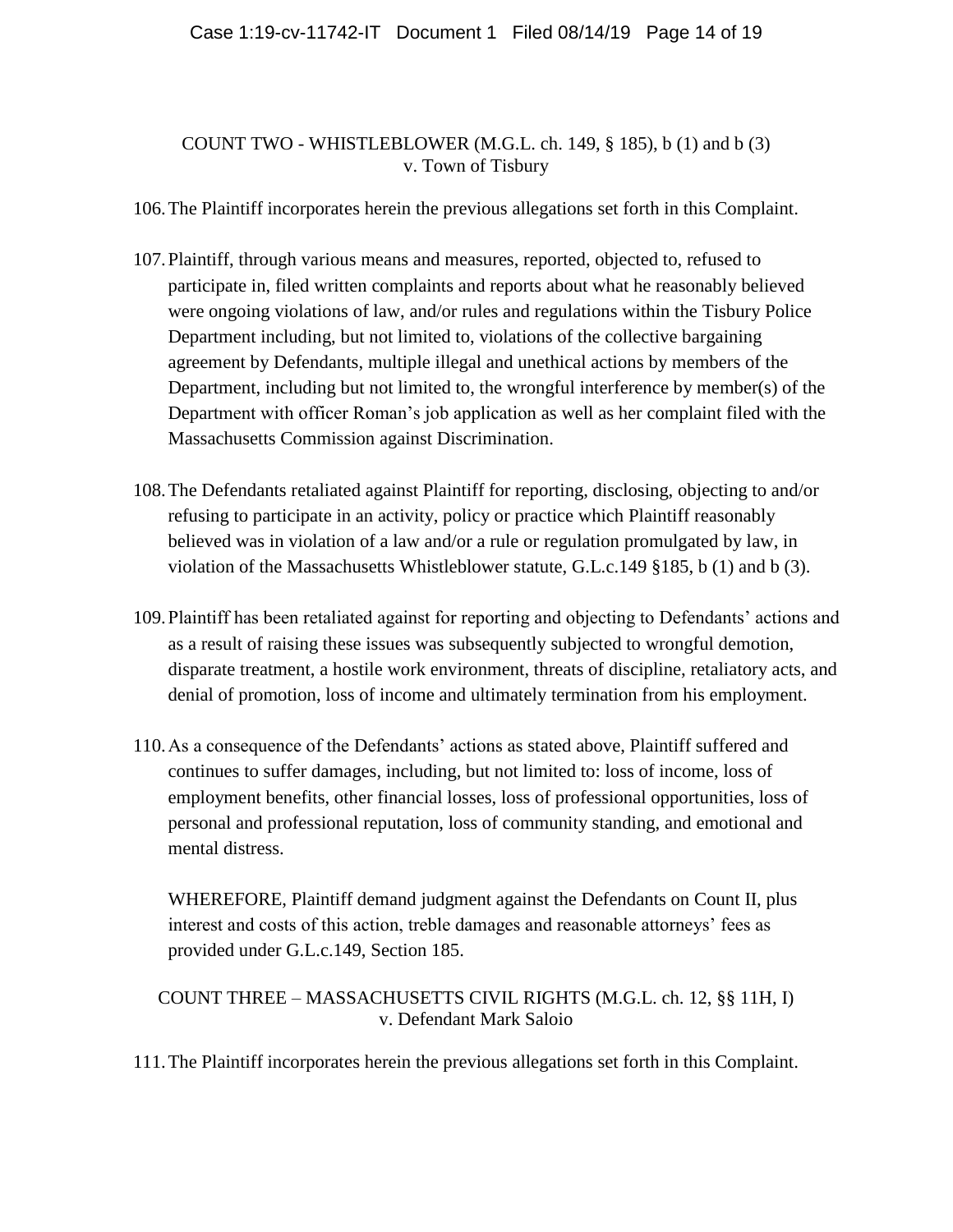- 112.The Defendant, Mark Saloio, did, by the actions stated above, attempted to interfere with, and did interfere with Plaintiff's exercise and enjoyment of rights secured by the Constitution and laws of the United States, and the Constitution and laws of the Commonwealth of Massachusetts, by threats, intimidation and coercion, including the Plaintiff's right to free speech, his protected right to participate in union activity, his right of continued employment and right to participate in the Due Process of law, including, but not limited to, his right to participate in, without retaliation, Officer Roman's complaint filed with the Massachusetts Commission against Discrimination and the Plaintiff's support thereof, as well as the wrongful interference by member(s) of the Department with officer Roman's job application.
- 113.The Defendant Chief Saloio, attempted to and did interfere with the Plaintiff's above stated rights by means of threats of discipline, economic coercion and retaliatory intimidation in an attempt to silence the Plaintiff's rights of free speech, right to participate in union activities, rights of continued employment and right to participate in the Due Process of law, including, the right to participate in and petition and seek redress from Governmental abuse without retaliation.

WHEREFORE, Plaintiff demand judgment against the Defendants on Count III, plus interest and costs of this action, and reasonable attorneys' fees as provided under M.G.L. c. 12, Section 11I.

#### COUNT FOUR Breach of Contract (Collective Bargaining Agreement) Town of Tisbury, Board of Selectmen

- 114.The Plaintiff repeats and reavers the allegations contained in Paragraphs 1 through 113 of his Complaint with the same force and effect as if expressly rewritten herein.
- 115.The Plaintiff was a full time police officer and considered an employee, holding the rank of Sergeant within the Town of Tisbury - Tisbury Police Association Collective Bargaining Agreement at the time of his termination.
- 116.The Tisbury Police Association Collective Bargaining Agreement provides for termination for "Just Cause" only.
- 117.The Defendants wrongfully terminated the Plaintiff without "just cause" in violation of the Tisbury Police Association Collective Bargaining Agreement.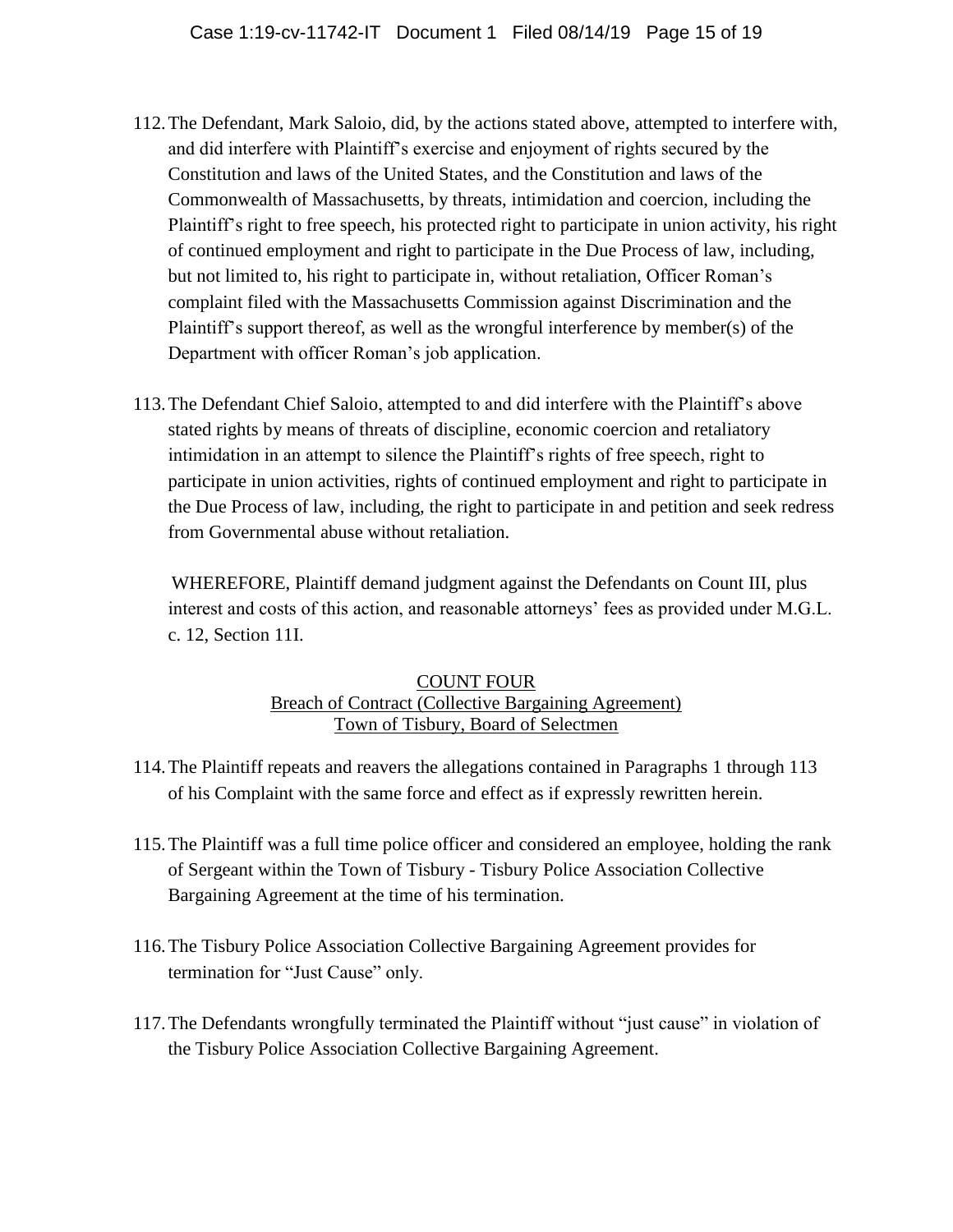118.As a result of the defendants' actions the plaintiff suffered damages and continues to suffer damages, including economic loss and emotional distress.

WHEREFORE, Plaintiff demands judgment against the Defendants on Count IV, plus interest and costs of this action.

#### COUNT FIVE Good Faith and Fair Dealing Town of Tisbury, Board of Selectmen

- 119.The Plaintiff repeats and reavers the allegations contained in Paragraphs One through One Hundred Eighteen of his Complaint with the same force and effect as if expressly rewritten herein.
- 120.There exists in Massachusetts an implied covenant of good faith and fair dealing in the employment relationship between the Plaintiff and the Town of Tisbury.
- 121.Through their above-described actions, the Defendant Town of Tisbury breached that covenant with respect to the Plaintiff through conduct that was intentional, malicious and without proper or legitimate purpose according to law.
- 122.Through their above-described actions, Defendants injured the Plaintiff's rights to receive the benefit of his employment relationship with the Town of Tisbury.
- 123.As a direct and proximate result of Defendants' actions, the Plaintiff suffered damages, including loss of income and emotional distress.

WHEREFORE, Plaintiff demands judgment against the Defendants on Count V, plus interest and costs of this action.

### COUNT SIX Interference with Advantageous Relations Town of Tisbury and Mark Saloio

124. The plaintiff repeats and reavers the allegations contained in Paragraphs One through One Hundred Twenty-three of his Complaint with the same force and effect as if expressly rewritten herein.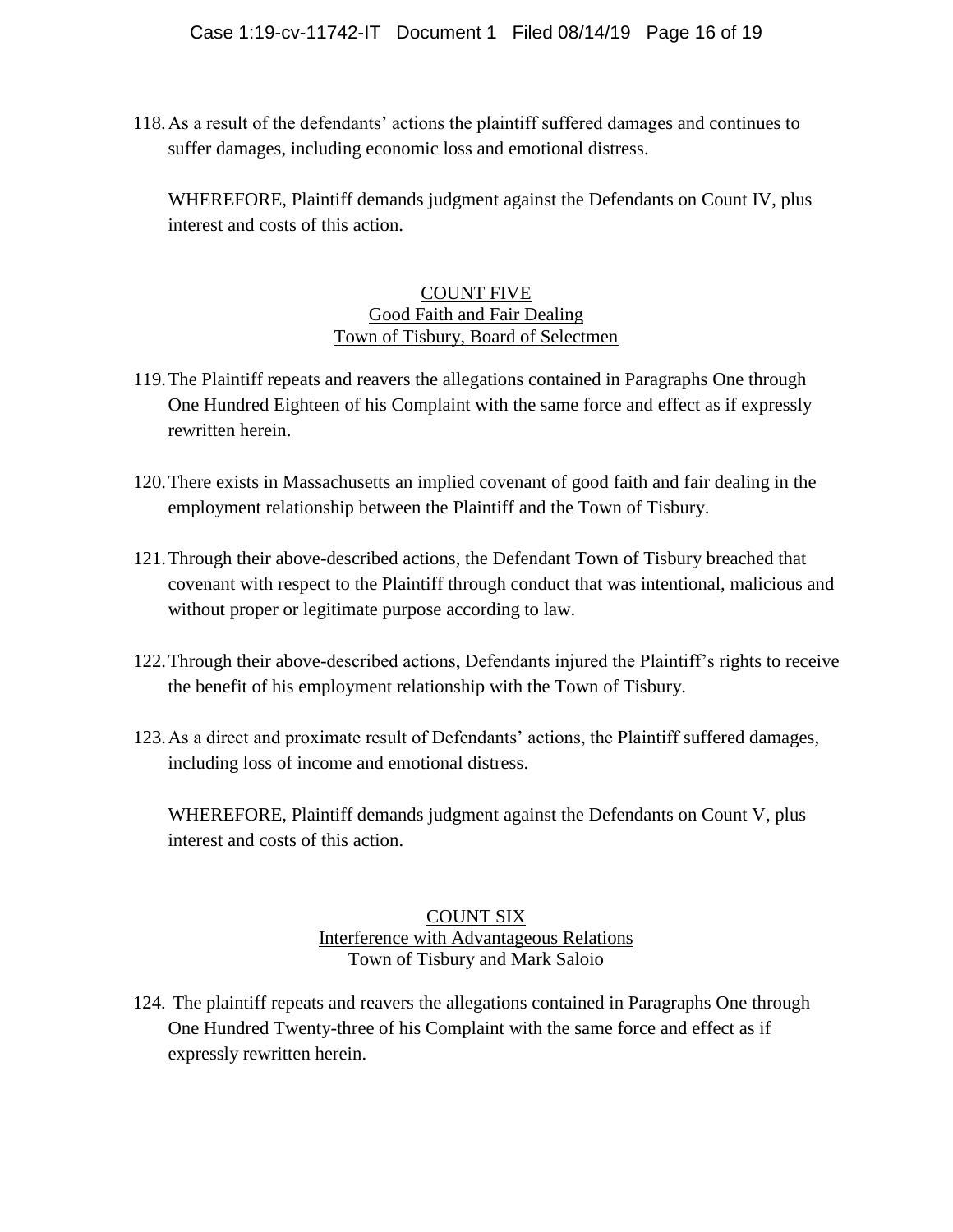- 125.The Plaintiff was a full time police officer and considered an employee under the Town of Tisbury - Tisbury Police Association Collective Bargaining Agreement.
- 126.Prior to the above-described actions of the Defendants, the Plaintiff enjoyed an advantageous relationship with the Town of Tisbury through employment as a police officer and possessed not only the right and capacity to continue that employment unfettered from frivolous and meritless charges, but to seek and secure promotional opportunities, as well as other career advancement opportunities.
- 127.As a result of the above-described actions of the Defendants, the Plaintiff's ability to maintain, seek and to secure those opportunities within the Tisbury Department was damaged significantly and ultimately he was wrongfully terminated.
- 128.The defendant's actions were intentional and involved improper motive and interfered with the plaintiff's advantageous contractual relations.

As a result of the defendants' actions the plaintiff suffered damages and continues to suffer damages, including loss of income, emotional distress and promotional opportunities.

WHEREFORE, Plaintiff demands judgment against the Defendants on Count VI, plus interest and costs of this action.

### COUNT SEVEN Breach of Contract Town of Tisbury, Board of Selectmen, Chief Mark Saloio

- 129. The Plaintiff repeats and reavers the allegations contained in Paragraphs 1 through 129 of his Complaint with the same force and effect as if expressly rewritten herein
- 130. The Plaintiff was employed as a full time police officer and held the rank of Lieutenant with the Town of Tisbury for a period of six (6) years. The terms of the Plaintiff's contractual relationship with the Town were the subject of a written agreement. The Town was obligated to comply with those terms prior to any change in the status of, or termination of, the Plaintiff's employment.
- 131. The Defendants failed to comply with its contractual agreement with the Plaintiff and wrongfully demoted and subsequently terminated the Plaintiff without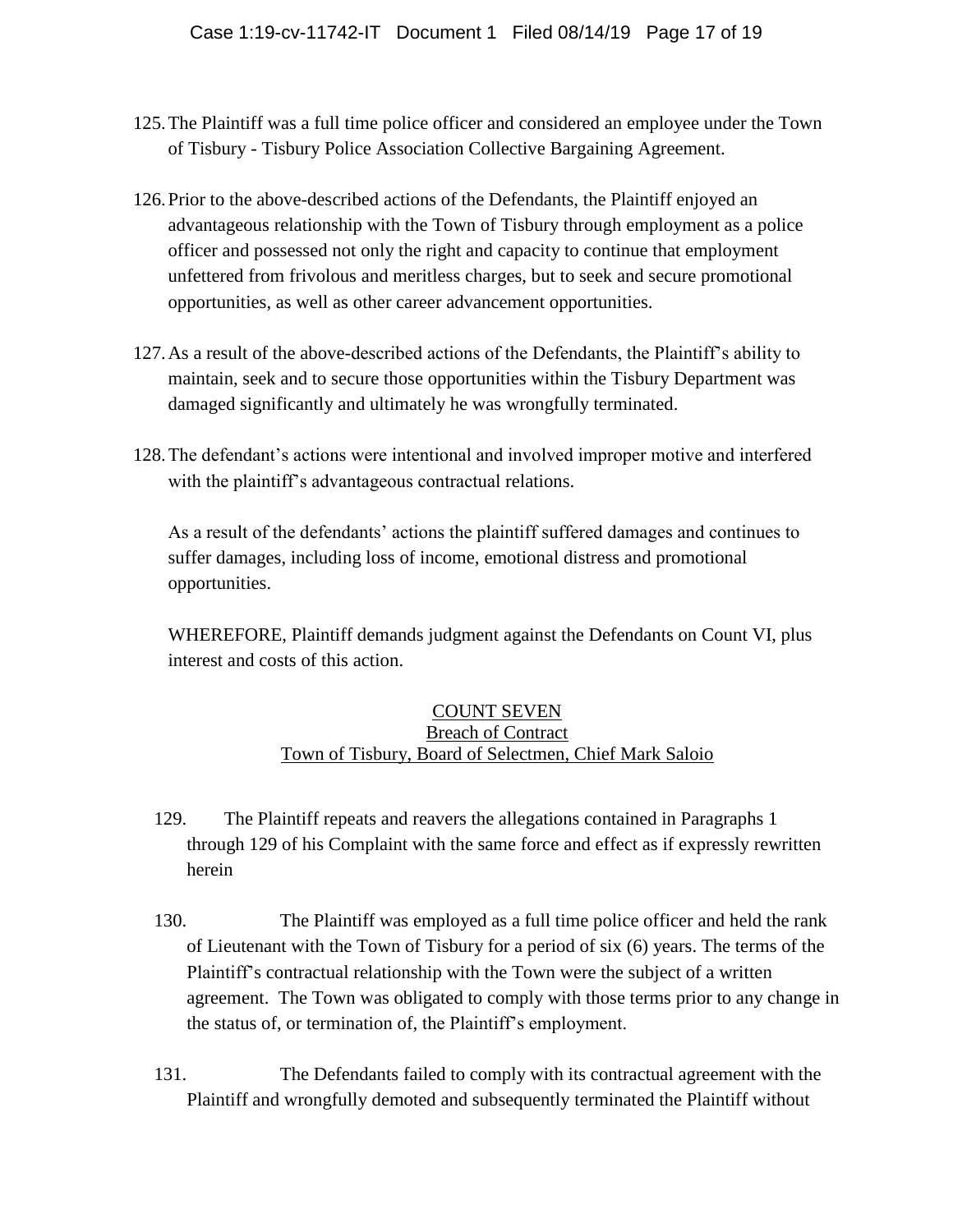"just cause" in violation of the terms and or in compliance with the requirements of its Contract with the Plaintiff.

- 132. The Defendants breached the contract with the Plaintiff without justification and in bad faith.
- 133. As a result of the Defendants' actions, the Plaintiff suffered damages and continues to suffer damages, including economic loss and emotional distress.

WHEREFORE, the plaintiff, Eerik Meisner, prays as follows:

That the Court enter judgment in favor of the Plaintiff as to each and every cause of action in this complaint, singularly and in the collective;

That the Court enter judgment against the Defendants, in an amount to be determined at trial.

That the Court enter punitive or exemplary damages pursuant to statute.

That the Court order payment by the Defendant's of the Plaintiff's reasonable costs and attorneys' fees.

That the Court award compensatory damages against all Defendants jointly and severally;

That the Court reinstate the Plaintiff to the same position of Lieutenant held before the retaliatory action, or to an equivalent position.

That the Court reinstate the Plaintiff to any and all full fringe benefits and seniority rights he would otherwise have been entitled to. .

That the Court award such other further relief as this Court may deem necessary and appropriate.

# THE PLAINTIFF HEREBY DEMANDS A TRIAL BY JURY ON ALL COUNTS.

# RESPECTFULLY SUBMITTED,

For the Plaintiff, Eerik Meisner, By his attorney,

/s/ Timothy M. Burke